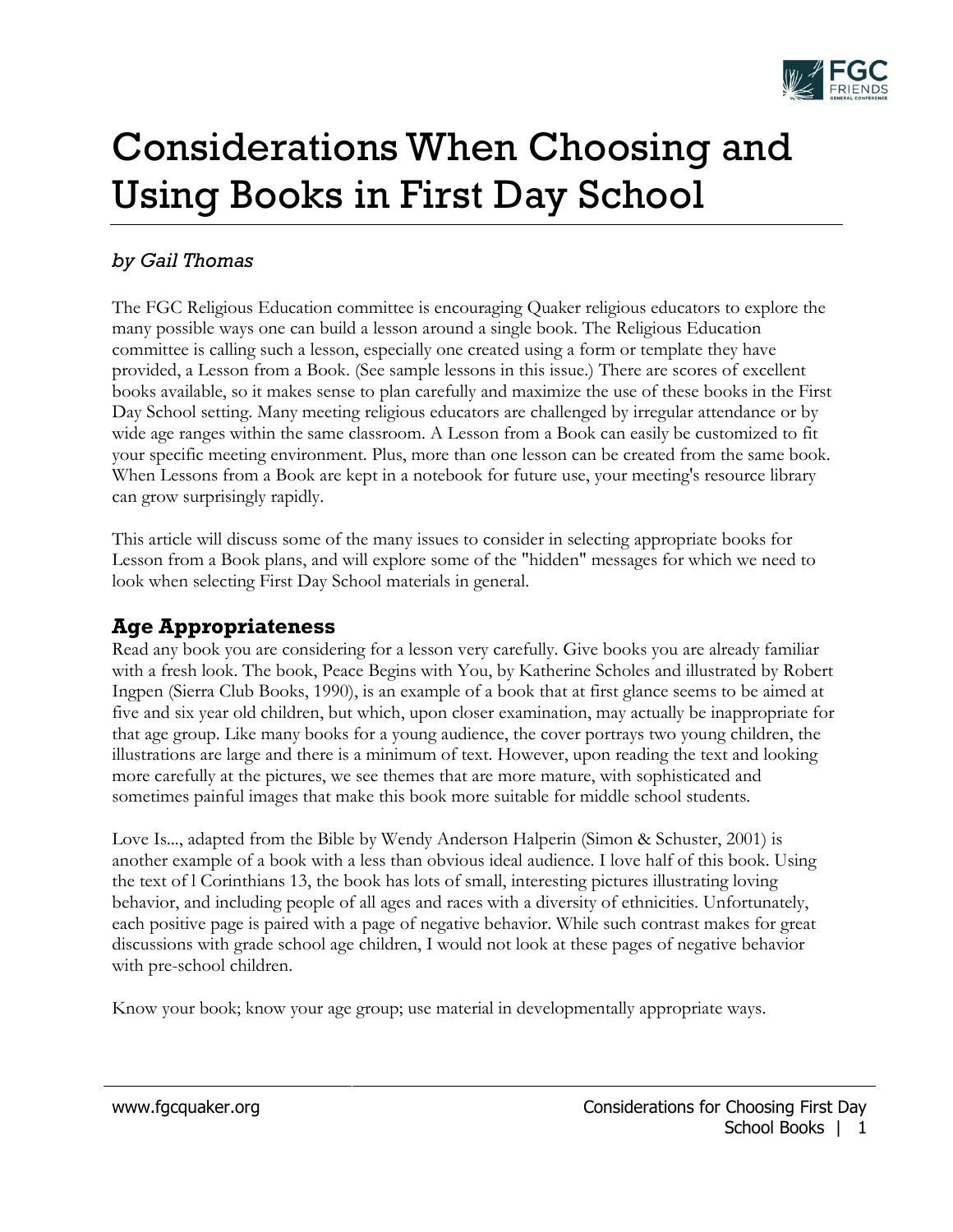

# **Gender Issues**

Be aware that many older books feature boys as the primary characters. This seems to be based on the assumption that girls will read about characters of either gender, but boys only want a boy hero. Even today, some of the nicest books available feature boys, e.g. A Quiet Place, by Douglas Wood, illustrated by Dan Andreasen (Aladdin, 2005) and God's Quiet Things,by Nancy Sweetland, illustrated by Rick Stevens (Eerdmans, 1994). However, there are also wonderful books featuring girls, and many, such as I See the Moon, by Kathi Appelt (Eerdmans, 1997) try to finesse gender. More importantly, newer books tend to avoid stereotyping behavior. Girls can be active and leaders. Boys may be sensitive and caring. Still, even new books are not guaranteed to be free of gender stereotyping, so read with awareness and sensitivity.

## **Racial and Cultural Awareness**

As with gender, newer books tend to avoid racial and cultural stereotyping. Even if the main characters are white— and there are now many books which feature African-America, Latino or Asian children—the world of the book tends to be multiracial. Recently I was shocked to see a copy of Pat the Bunny, a children's classic by Edith Kunhardt Davies and illustrated by Dorothy Kunhardt, first published in 1940 and still popular: the two children are not only white, they are blond and very middle class in appearance. Older books in your FDS library need to be scrutinized care-fully—see Johanna Halbesien's article in this issues of REsource. Be particularly aware of how your books treat Native Americans and indigenous peoples.

Racial sensitivity is a vast topic and I'm still learning. I'd like to share just a few of the things I've learned. Although there are wonderful books on the Underground Railroad and many of our meetings may even have been part of the story, please beware of introducing these stories at too young an age. Children in first and second grade are aware of color and, thankfully, may not be applying these stories to their friends. Consider the impact on your class (whatever its racial make up) of having the first stories they read about people of color characterizing them as slaves. Or, the first stories they read about Native Americans showing them as people at war with white immigrants, living in teepees and wearing feather headdresses.

First Day School teachers will also want to consider the messages hidden in pictures of Jesus and nativity sets. Do they represent a variety of cultures or are they mainly the more traditional Italian or European white ethnicities? If a fair skinned Jesus is portrayed, is there also a Middle Eastern Jesus, a dark skinned Jesus, an Asian Jesus? The important word is diversity.

Carefully develop FDS activities as well. We are accustomed, for example, to encouraging role playing with older children when discussing books. Remember when doing so that many people of color find it offensive to have a white person pretend to be a slave or to be a person of color. And one certainly need not be a person of color to find it entirely inappropriate and painful.

We all grew up with blinders. Especially as a person who is white and middle class, I tend to think of my behavior as normative. I'm often surprised how little I've considered some of my assumptions. Cultural appropriation is my current edge, but I know there will be others. Therefore, I try to read books by authors who are different from me. I take racial awareness classes when I can. I've worked